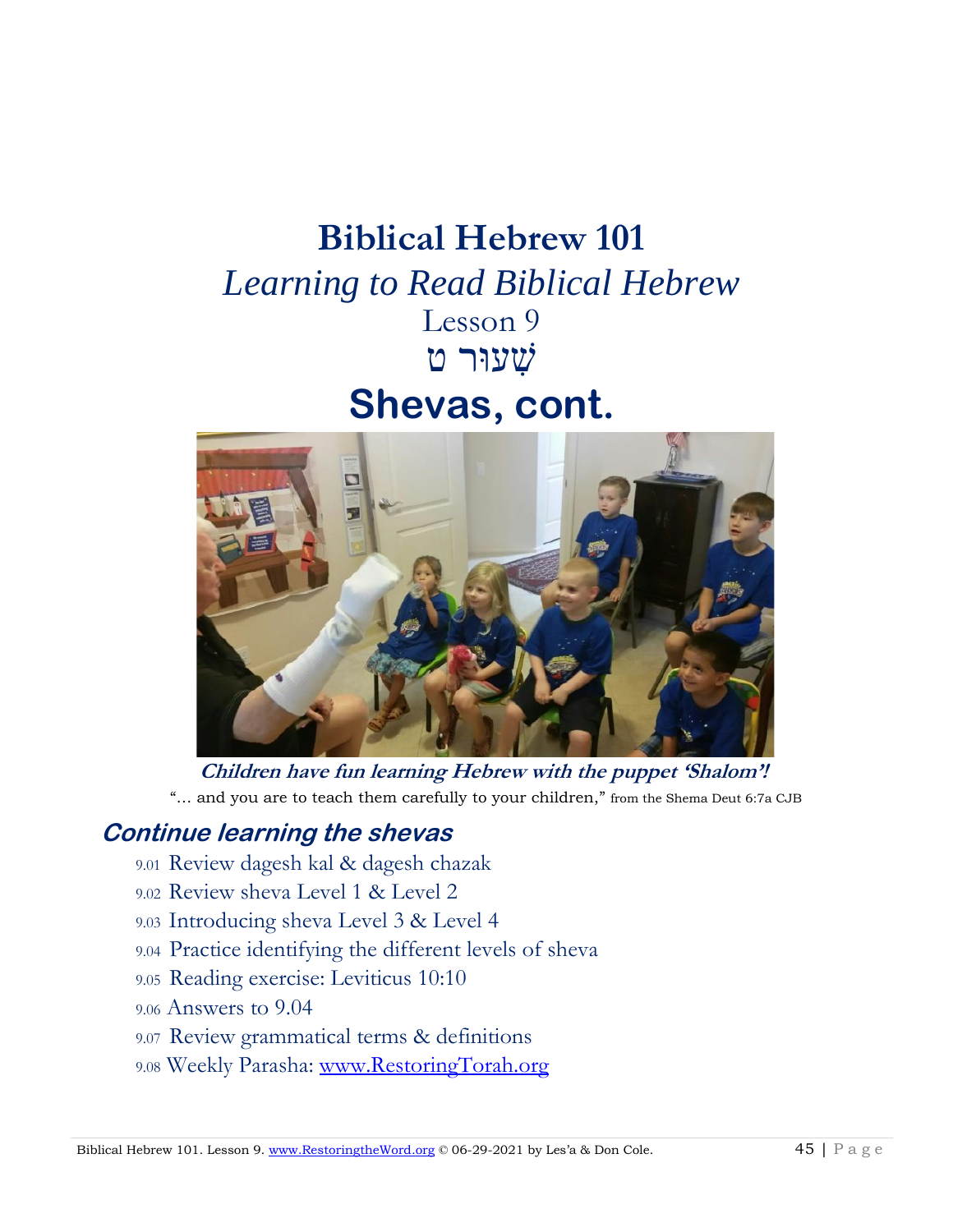#### **9.01 Review dagesh kal & dagesh chazak**

- 1. **Dagesh kal** (לַק שֵׁג ָד (**is also called dagesh lene (or a weak dagesh)**
	- This dagesh is only found in these 6 letters: BeGeD KeFeT letters: תֶּפֶּכ דֶּגֶּב
		- o When BeGeD KeFeT letter starts a word, it will have a dagesh.
		- o Only three of the six change their sound with the addition of a dagesh chazak:
			- $\geq$   $\exists$  (from  $\exists$  to  $\exists$ )
			- $\geq$   $\exists$  (from  $\exists$  to  $\exists$ )
			- $\triangleright$   $\exists$  (from  $\exists$  to  $\exists$ )
- 2. **Dagesh chazak** (קָזָח שֵׁג ָד (**is also called dagesh forte (or dagesh strong**)
	- REMEMBER: A dagesh chazak is a dagesh when the dagesh is preceded by a vowel.
	- A dagesh chazak doubles the consonant.
		- oExamples of a vowel under a dagesh chazak:
			- רֵבּ ַּד = ר ֵבּ +בּ ַּד = pronounced: dahb-**behr** (note: dagesh in dalet is a dagesh kal because it  $i$ גֶּגֶד כֶּפֶּת בָּנֶד letters)
			- dagesh a is bet in dagesh :note (**bahr**-meed-bahm :pronounced = בַּּ מ+ מִ ד+בָּר = בַּּמִּ דְ בָּר kal because it is part of the תֶּפֶּכ דֶּגֶּבּ letters)
			- $\overline{u} = \overline{u} + \overline{u} + \overline{u} + \overline{u} =$  pronounced: hahg-gah-**dah**

#### **Grammar-made-simple: dagesh kal & dagesh chazak:**

- 1. When a BeGeD KeFeT letter begins a word, it has a dagesh kal.
- 2. If any vowel (long or short) is in front of a dagesh, it is a dagesh chazak. Also the consonant will be doubled.

### **9.02 Review sheva level 1 & level 2 (refer to lesson 8)**

Reminder the sheva can be either vocal or it can be silent.

There are various rules which determine whether the sheva is vocal ("eh") or silent which we will discuss in this lesson.

- o **A vocal sheva is called sheva na** (עָנ אָו ְשׁ(. This sheva generally has a quick and an almost indistinguishable sound: "eh".
- o **A silent sheva is called sheva nach** (שְׁנַא  $\psi$ ).

#### **Level 1: when sheva is at the beginning of a word, it is vocal**

| When the sheva is <u>under the first letter of a word</u> , that sheva is vocal. It is a sheva na<br>(שְׁיָא נַע). This sheva generally has a quick & an almost indistinguishable sound: "eh". |                                          |                                        |
|------------------------------------------------------------------------------------------------------------------------------------------------------------------------------------------------|------------------------------------------|----------------------------------------|
| Word                                                                                                                                                                                           | <b>Meaning</b><br><b>Transliteration</b> |                                        |
| שִׁמַע                                                                                                                                                                                         | Shema.                                   | sheh-mah (commonly pronounced: sh'mah) |
| שְׁיָא                                                                                                                                                                                         | sheva: one of the vowels in Hebrew       | sheh-vah (commonly pronounced: sh'vah) |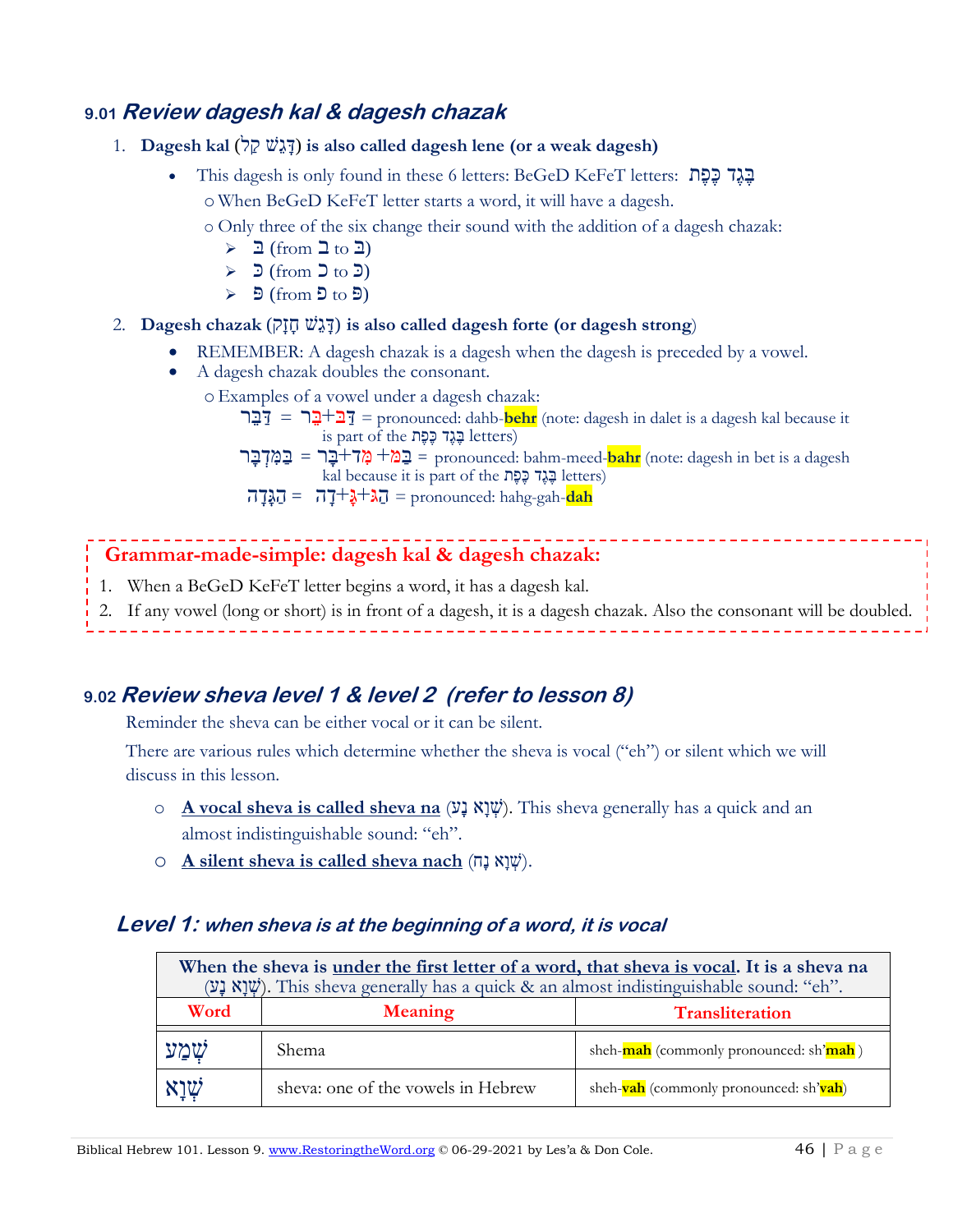#### Level 2: when 2 shevas are consecutive, the 1<sup>st</sup> sheva is silent; & the 2<sup>nd</sup> sheva is vocal

| When 2 Shevas are consecutive (in a row), the 1st is silent (עְנָא נָה) & 2nd is vocal (שְׁנָא נָט).<br>1. The first of two consecutive shevas closes the syllable. The first sheva is silent (שְׁוַא $\ddot{\psi}$ )<br>2. The second of 2 consecutives shevas is vocal (שְׁיָא נָשׁ) and has a quick "eh" sound. |                                                                                                                  |                |
|--------------------------------------------------------------------------------------------------------------------------------------------------------------------------------------------------------------------------------------------------------------------------------------------------------------------|------------------------------------------------------------------------------------------------------------------|----------------|
| Word                                                                                                                                                                                                                                                                                                               | <b>Transliteration</b><br><b>Meaning</b>                                                                         |                |
| יִשָׁרְצְוּ                                                                                                                                                                                                                                                                                                        | they (3 <sup>rd</sup> person, masculine, plural) will<br>swarm, teem, or bring forth abundantly<br>(Gen $1:20$ ) | yeesh-reh-tsoo |

#### **Grammar-made-simple: Levels 1 & 2 of the vocal sheva:**

- 1. Level 1: If the sheva is under the  $1<sup>st</sup>$  letter of the word, it is vocal.
- 2. Level 2: If there are 2 shevas in a row (consecutive), then the  $1<sup>st</sup>$  is silent & the  $2<sup>nd</sup>$  is vocal.

"I've attempted to learn Hebrew several times; I really like the simple systematic approach the Coles have … I'm learning Hebrew!" BB

### **9.03 Introducing sheva level 3 & level 4**

Donna

**Level 3: when there is a long vowel in front of a sheva, the sheva is vocal.** 

o Also, when a sheva is under a dagesh chazak, that sheva is vocal.

**chah**-meh-ahm :pronounced <sup>=</sup> עַּ מְ + מְ ָ+ך <sup>=</sup> עַּמְ ָך

**chehm**-leh-cool :pronounced = כֻּ לְ + לְ + כֶּם = כֻּלְכֶּם

(Review Lesson 9.01: a dagesh chazak follows any vowel)

| When a sheva is under a dagesh chazak ( $\bar{p}$ וֶלְגֹּשׁ חֶזָק), the sheva is vocal ( $\bar{w}$ ). |                                                                                                |                                                                    |
|-------------------------------------------------------------------------------------------------------|------------------------------------------------------------------------------------------------|--------------------------------------------------------------------|
| Word                                                                                                  | <b>Meaning</b>                                                                                 | <b>Transliteration</b>                                             |
| כִּלְּכֵם                                                                                             | all of you (2 <sup>nd</sup> person: you: masculine, plural)<br>$E_g$ : כַּלְ-לָ+כָם = כֻּלְכֶם | cool-leh-chehm                                                     |
| עַמְד                                                                                                 | your (2 <sup>nd</sup> person: you; masculine, singular) people (2Sam 7:24)                     | ahm-meh-chah                                                       |
| הַשָּׁבִיעִי                                                                                          | the seventh                                                                                    | hahsh-sheh-vee- <b>ee</b> (commonly<br>pronounced hahsh-shvee-ce)  |
| הַדְּבָרִים                                                                                           | the words or things                                                                            | hahd-deh-vah- <b>reem</b> (commonly<br>pronounced hahd-d'vah-reem) |
| דְּבָרִים                                                                                             | literally "words" (or "things")<br>Also, it is the Hebrew name for the book of Deuteronomy     | deh-vah- <b>reem</b> (commonly<br>pronounced d'vah-reem)           |
| טַפִּכֵם                                                                                              | your (2 <sup>nd</sup> person: you: masculine, plural) children (Dt 29:11)                      | tahp-peh-chehm                                                     |
|                                                                                                       | sanctifies us (from traditional Festival Candle Blessing)                                      | keed-deh-shah-noo                                                  |

#### **Grammar-made-simple**: dagesh chazak:

1. Reminder: it's easy to recognize a dagesh chazak, because this dagesh follows a vowel – any vowel.

Biblical Hebrew 101. Lesson 9. [www.RestoringtheWord.org](http://www.restoringtheword.org/)  $\degree$  06-29-2021 by Les'a & Don Cole. 47 | P a g e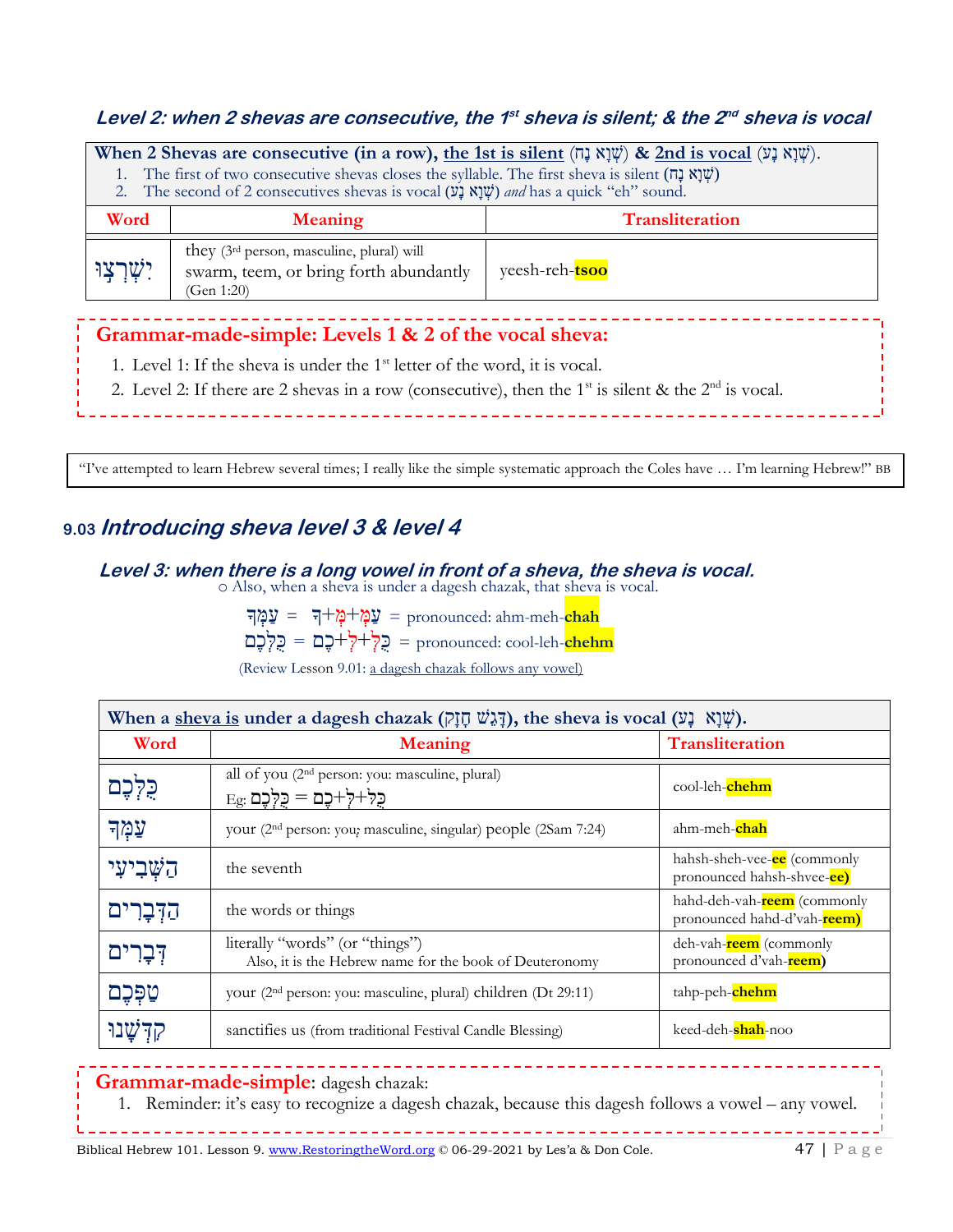#### **Level 4: when a sheva follows a long vowel, it is vocal**

| When a sheva follows a long vowel*, it is vocal (שְׁיָא נָע).                                                                                                                    |                                                       |                                                         |
|----------------------------------------------------------------------------------------------------------------------------------------------------------------------------------|-------------------------------------------------------|---------------------------------------------------------|
| <i>*Long vowels:</i>                                                                                                                                                             |                                                       |                                                         |
| $kamats$ (יָּ) // tsere (ר) שוּרָק (י) // cholam vav (ר) // cholam vav (ר) // shurek (ר) שוּרָק (י) (י)<br>PLUS, all diphthongs are long.                                        |                                                       |                                                         |
| For example: הָיָתָה (In this word, note: the sheva immediately follows the chamatz, which is a long vowel.<br>Therefore, the sheva is vocal. הָיְתָה is pronounced: hi-yeh-tah) |                                                       |                                                         |
| Word                                                                                                                                                                             | <b>Meaning</b>                                        | <b>Transliteration</b>                                  |
| קִיתָה                                                                                                                                                                           | it was (3rd person: feminine, singular)               | hi-yeh-tah (commonly<br>pronounced hi-yee-tah)          |
| לִבָּבְד                                                                                                                                                                         | your heart (from the V'ahavta from the Shema, Dt 6:5) | leh-vah-veh-chah (commonly<br>pronounced leh-vahv-chah) |
| כֹּתְבִים                                                                                                                                                                        | write (masculine, plural)                             | koh-teh- <b>veem</b> (commonly<br>pronounced koht-veem) |
|                                                                                                                                                                                  | and his oath                                          | 00-veh-ah-lah-toh                                       |

## **Grammar-made-simple:** levels 3 & 4 of the vocal sheva**:**

- 1. Level 3: If the sheva is under a dagesh chazak, it is vocal.
- 2. Level 4: If the sheva follows a long vowel or a diphthong, it is vocal.
	- (וּ) שׁוּרֶּ ק *shurek* //) ֹו ) חֹולָם וָו *vav cholam* // ) ֹ ( חֹולָם *cholam* // ) ֵ ( צֵירֵ י *tsere //* ) ָ ( קָמַ ץ *kamats* .a

#### **9.04 Practice identifying the different levels of shevas**

| Word           | <b>Meaning</b>                                                                            | <b>Transliteration</b>                                    | Type of sheva &<br>why<br>(Answers are on 9.08)                     |
|----------------|-------------------------------------------------------------------------------------------|-----------------------------------------------------------|---------------------------------------------------------------------|
|                | by hand of (by the hand of Moses, Dt 4:44; Num 9:23)                                      | beh-vahd                                                  | Level 1: sheva is under<br>1st letter                               |
|                | Havdalah (ceremony closing Shabbat & distinguishes it<br>from the common of other 6 days) | hahv-dah- <mark>lah</mark>                                | Non-vocal, silent<br>sheva, because sheva<br>follows a short vowel. |
| לְדַבֵּר (3    | to speak                                                                                  | leh-dahb-behr                                             |                                                                     |
| תשמעוֹ<br>4)   | you do/will listen (Deut 11:27)                                                           | tish-meh-ooh                                              |                                                                     |
| 5)<br>כתִּבִים | write (masculine plural)                                                                  | koh-teh-veem (commonly<br>pronounced kot'veem)            |                                                                     |
| $6)$ בְּהַר    | in or on mount or mountain                                                                | beh-hahr                                                  |                                                                     |
| 7)<br>جمب      | in desert or wilderness                                                                   | beh-meed-bahr                                             |                                                                     |
| וַנַשְאוּ (8   | and they carried, they lifted, to marry (3cp)                                             | veh-nah-seh- <b>oo</b> (commonly<br>pronounced v'nahs-oo) |                                                                     |
|                | to be common (Lev 10:10; also in the Havdalah)                                            | leh-chohl                                                 |                                                                     |

Biblical Hebrew 101. Lesson 9. [www.RestoringtheWord.org](http://www.restoringtheword.org/) © 06-29-2021 by Les'a & Don Cole. 48 | P a g e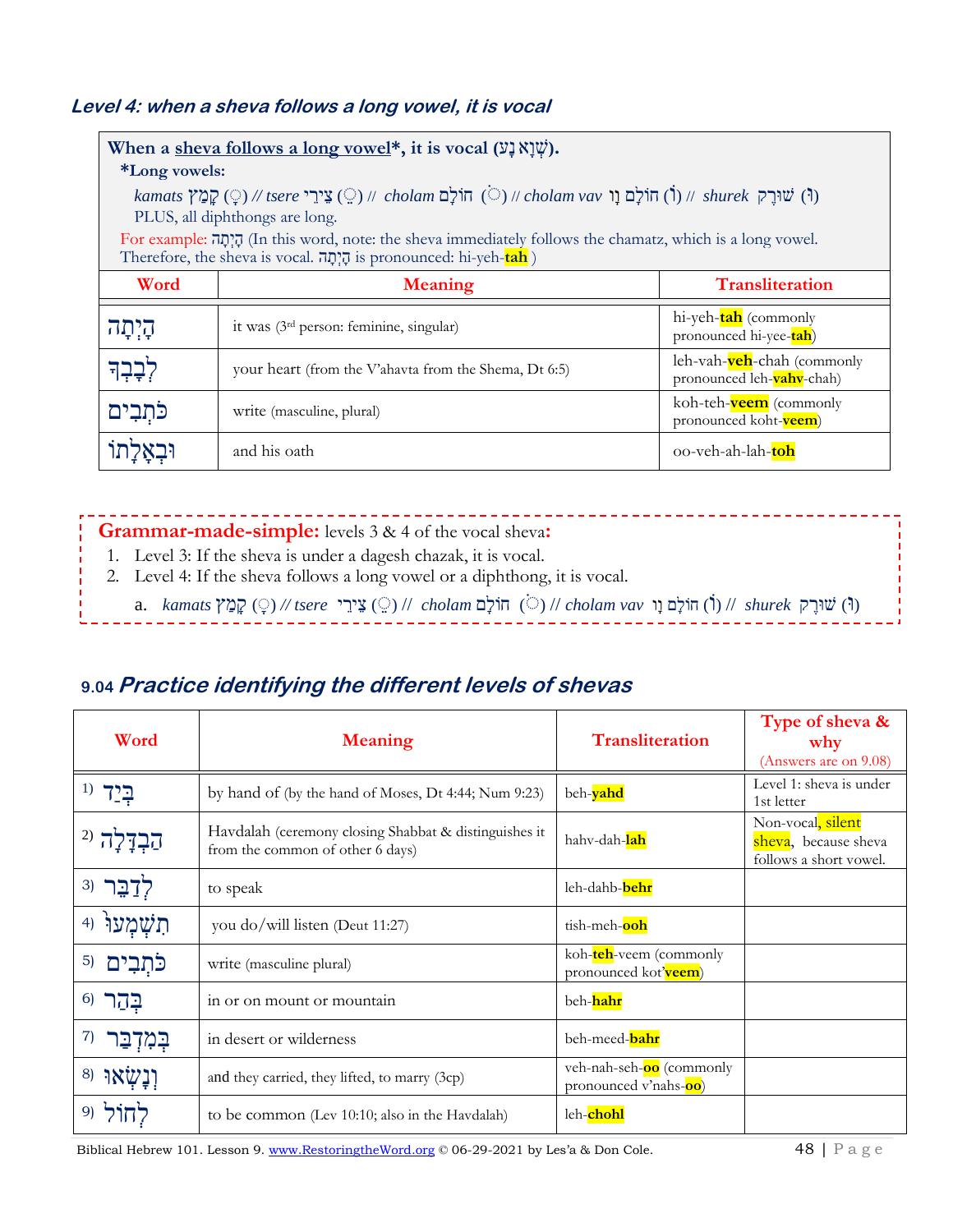| מַרְהֶשֶׁת <sup>(10</sup> | saucepan (Lev 2:7: grain offering made in a pan) | mahr-cheh-sheht                                  |
|---------------------------|--------------------------------------------------|--------------------------------------------------|
| ַכֻלְּבֶׁם (11            | all of you (Deut 29:10)                          | kool-leh-chem                                    |
| בְנֵי (12                 | sons of                                          | beh-nay                                          |
| 13) יָטרצו                | they bring forth (Gen 9:7)                       | sheer- <b>tsoo</b>                               |
| וְרוּחַ (14               | and spirit                                       | veh- <b>roo</b> -ahch                            |
| מִצְוָה (15               | mitzvah / commandment                            | meets-vah                                        |
| $16$ זְמַן                | time                                             | zeh-mahn (commonly<br>pronounced z'mahn)         |
| שׂמאל ו <sup>17</sup>     | left                                             | seh- <b>mohl</b> (commonly<br>pronounced s'mohl) |
| $^{18)}$ בְרָהָם          | Avraham                                          | Ahv-rah-hahm                                     |
| מאד (19                   | very                                             | meh-ohd                                          |
| $^{20}$ הַּבַקֲשָׁה       | please (adverb)                                  | beh-vahk-kah-shah                                |
| $^{21}$ עַמְךְ            | your people                                      | ahm-meh-chah                                     |
| 22) לאט                   | slowly (adverb)                                  | leh-aht                                          |

### 9.05 **Reading exercise: Leviticus 10:10**

**"You are to distinguish between the holy & the common, & between the unclean & the clean,"** Lev 10:10 ESV וּלְהַבְדִיל בֵּין הַקֹּדֶשׁ וּבֵין הַחֹל וּבֵין הַטָּמֵא וּבֵין הַטָּהוֹר:

| <b>Hebrew</b>  | <b>Translation</b>                                           | <b>Transliteration</b> |
|----------------|--------------------------------------------------------------|------------------------|
| וּלֵהַבְדִּיל  | and to be divided, separated, make distinction,<br>set apart | oo-lah-hahv-deel       |
| <u>בֵ</u> ין   | between                                                      | bayn                   |
| $\vec{w}$ קליש | the holy                                                     | hahk-ko-dehsh          |
| וּבֵין         | and between                                                  | oo- <mark>vayn</mark>  |
| הַחֹל          | the common, unholy, ordinary, profane                        | hah -chol              |
| וּבֵין         | and between                                                  | oo-vayn                |
| הַטַּמֵא       | the unclean, defiled                                         | haht-tah-may           |
| וּבֵין         | and between                                                  | oo- <mark>vayn</mark>  |
| הטהור          | the clean, pure                                              | hah- tah-hor           |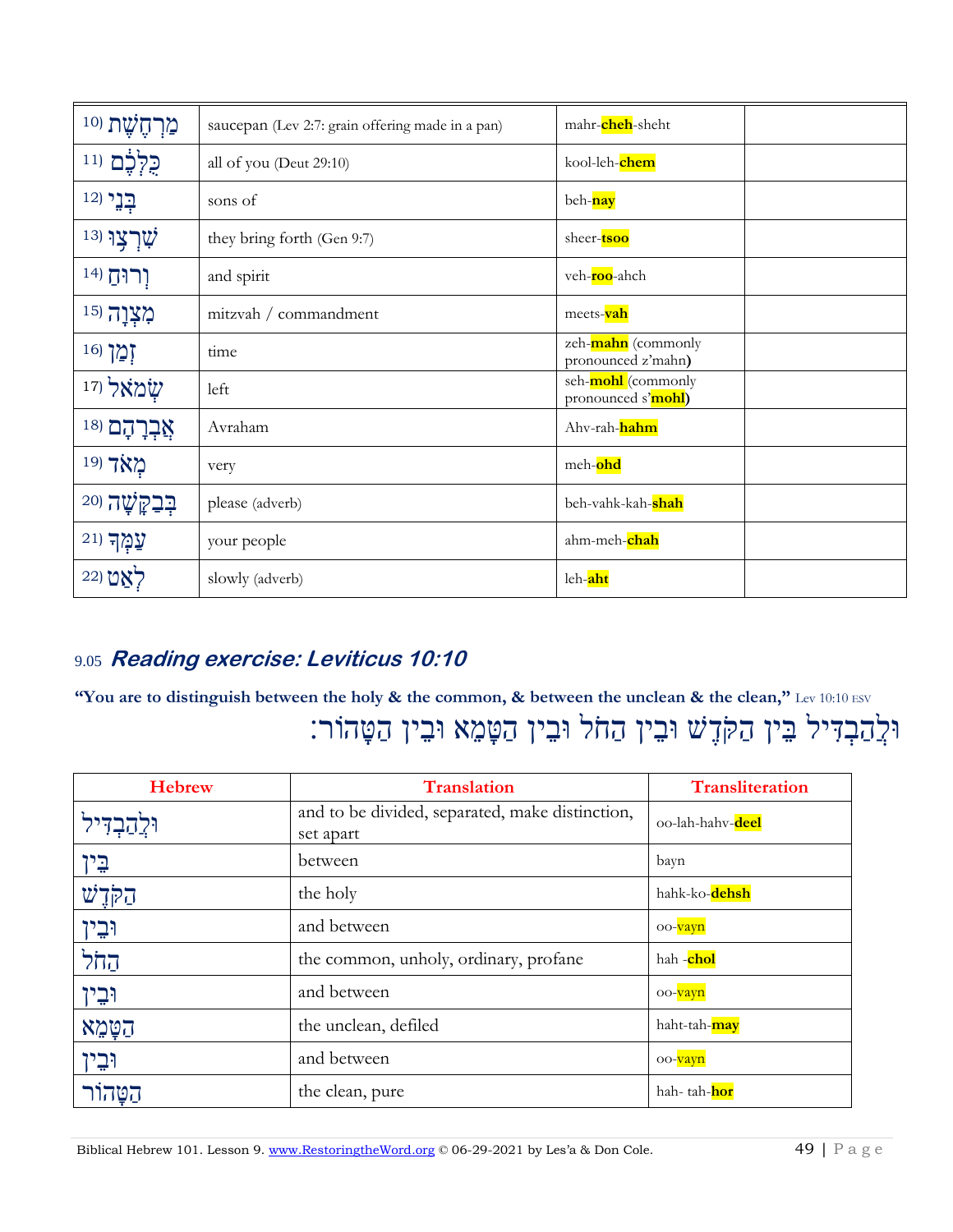| Word                        | <b>Meaning</b>                                                                               | <b>Transliteration</b>                           | Type of sheva & why<br>(Questions are on 9.03)                                                                      |
|-----------------------------|----------------------------------------------------------------------------------------------|--------------------------------------------------|---------------------------------------------------------------------------------------------------------------------|
| $^{(1)}$ בְּיַד             | by hand of (by the hand of Moses,<br>Dt 4:44; Num 9:23)                                      | beh-yahd                                         | Level 1: sheva is under 1st letter                                                                                  |
| $^{2)}$ הַבְדָלָה           | Havdalah (ceremony closing Shabbat<br>& distinguishes it from the common<br>of other 6 days) | hahv-dah-lah                                     | Non-vocal, silent sheva, because sheva<br>follows a short vowel.                                                    |
| לְדָבֵר (3                  | to speak                                                                                     | leh-dahb-behr                                    | Level 1: sheva is under 1st letter                                                                                  |
| תִשְׁמְעוֹ<br>4)            | you do/will listen (Deut 11:27)                                                              | tish-meh-ooh                                     | Level 2: 2 shevas in a row                                                                                          |
| פֿתְבִים<br>5)              | write (masculine plural)                                                                     | koh-teh-veem (commonly<br>pronounced kot'veem)   | Level 3: sheva follows a long vowel                                                                                 |
| $6)$ בְּהַר                 | in or on mount or mountain                                                                   | beh-hahr                                         | Level 1: sheva is under 1st letter                                                                                  |
| 7)<br>בְּמִדְבַר            | in desert                                                                                    | beh-meed-bahr                                    | Level 1: sheva is under 1st letter<br>2 <sup>nd</sup> sheva is non-vocal, silent sheva; it<br>follows a short vowel |
| יָנָשְׂאוּ ( <sup>8</sup>   | and they carried, they lifted, to marry<br>(3cp)                                             | veh-nah-seh-oo                                   | Level 1: sheva is under 1st letter<br>Level 4: 2 <sup>nd</sup> sheva follows a long vowel                           |
| לְחוֹל ו9                   | to be common (Lev 10:10 also in the<br>Havdalah)                                             | leh-chohl                                        | Level 1: sheva is under 1st letter                                                                                  |
| מַרְחֶשֶׁת וּ <sup>10</sup> | saucepan (Lev 2:7: grain offering<br>made in a pan)                                          | mahr-cheh-sheht                                  | Non-vocal, silent sheva, because sheva<br>follows a short vowel.                                                    |
| כֻּלְכֶם וּוּ               | all of you                                                                                   | kool-leh-chem                                    | Level 4: sheva is under a dagesh chazak                                                                             |
| בְנֵי (12                   | sons of                                                                                      | beh-nay                                          | Level 1: sheva is under 1st letter                                                                                  |
| $^{13)}$ עֻרְצְוּ           | they bring forth (Gen 9:7)                                                                   | sheer- <b>tsoo</b>                               | Non-vocal, silent sheva, because sheva<br>follows a short vowel.                                                    |
| וְרוּהַ (14                 | and spirit                                                                                   | veh- <b>roo</b> -ahch                            | Level 1: sheva is under 1st letter                                                                                  |
| מִצְוָה (15                 | mitzvah                                                                                      | meets- <mark>vah</mark>                          | Non-vocal, silent sheva, because sheva<br>follows a short vowel.                                                    |
| $^{16)}$ מְעָפְמֵי          | Your judgments (Ps 19:9)                                                                     | mish-peh-tay                                     | Level 2: 2 shevas in a row                                                                                          |
| שמאל (17                    | left                                                                                         | seh- <b>mohl</b> (commonly<br>pronounced s'mohl) | Level 1: sheva is under 1st letter                                                                                  |
| אֲבְרָהָם <sup>(18</sup>    | Avraham                                                                                      | Ahv-rah-hahm                                     | Non-vocal, silent sheva, because sheva<br>follows a short vowel.                                                    |
| מאד <sup>19</sup>           | very                                                                                         | meh-ohd                                          | Level 1: sheva is under 1st letter                                                                                  |
| $^{20}$ יְטָה               | please (adverb)                                                                              | beh-vahk-kah-shah                                | Level 1: sheva is under 1st letter                                                                                  |
| $21$ עֲמָךְ                 | your people                                                                                  | ahm-meh-chah                                     | Level 3: sheva is under dagesh chazak                                                                               |
| לאַט (22                    | slowly (adverb)                                                                              | leh-aht                                          | Level 1: sheva is under 1st letter                                                                                  |

#### **9.06 ANSWERS to 9.04 "Practice identifying the different levels of silent & vocal sheva"**